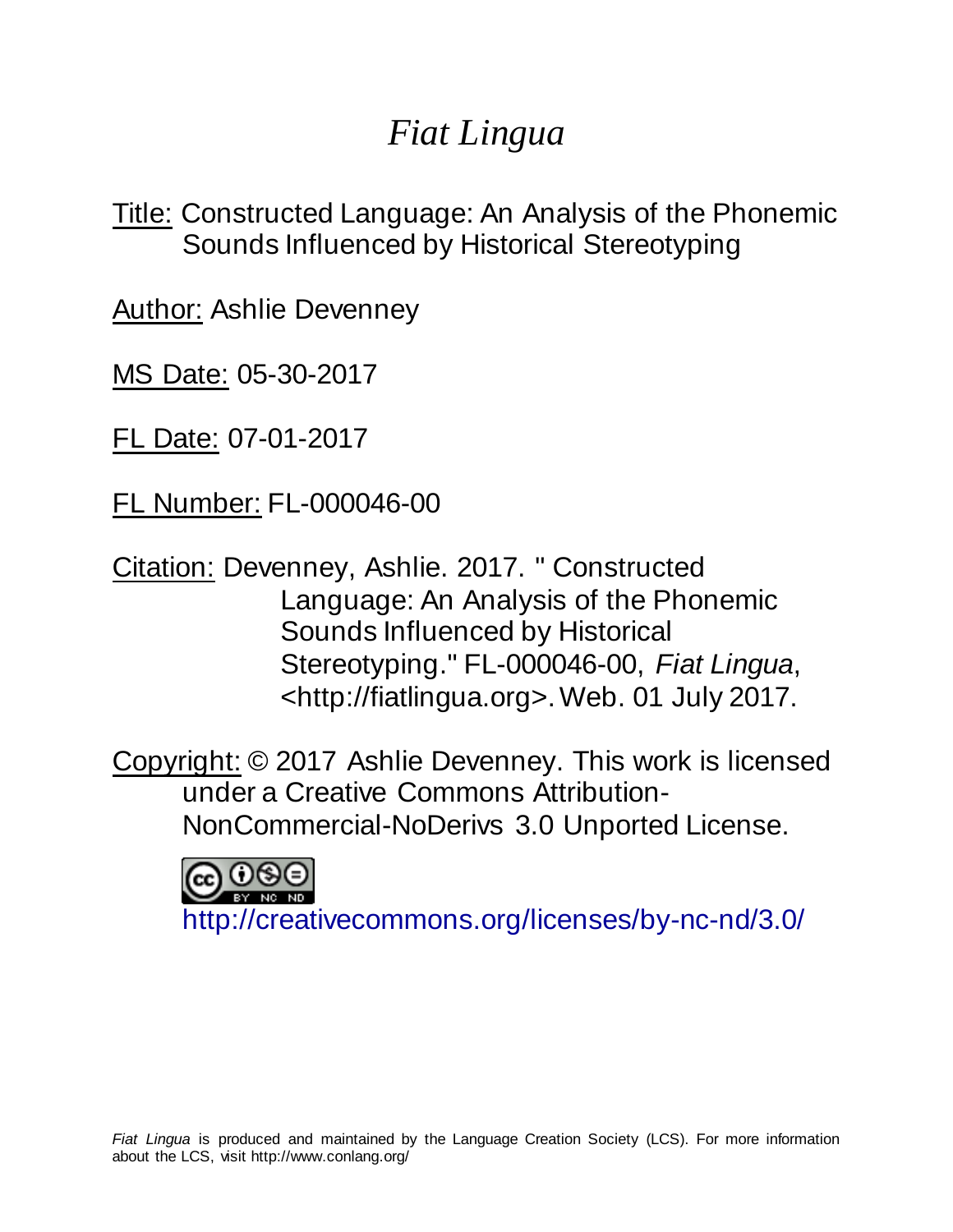Constructed Language: An Analysis of the Phonemic Sounds Influenced by Historical

.

Stereotyping

AP Research

10 April 2017

(Word Count: 4010)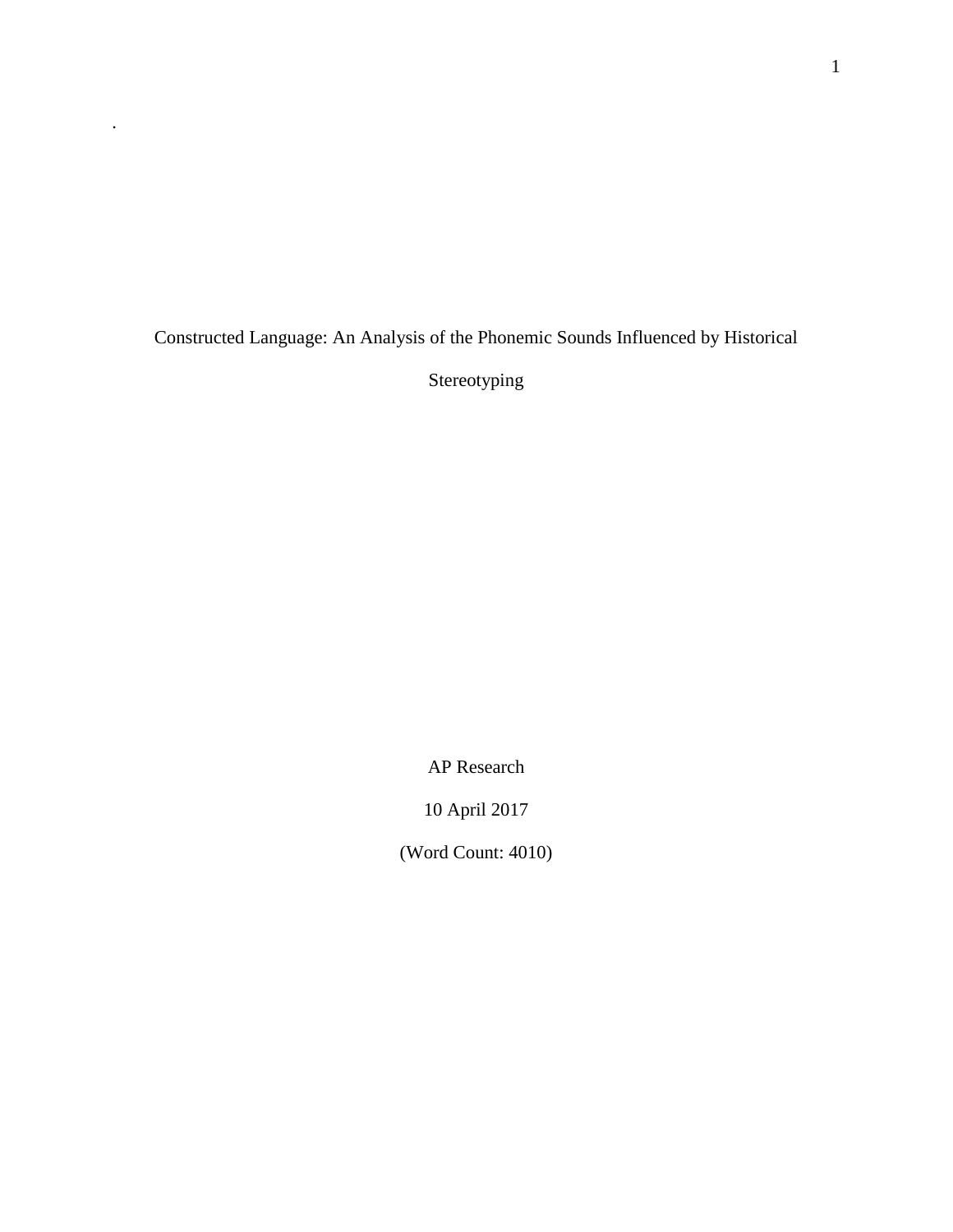## Table of Contents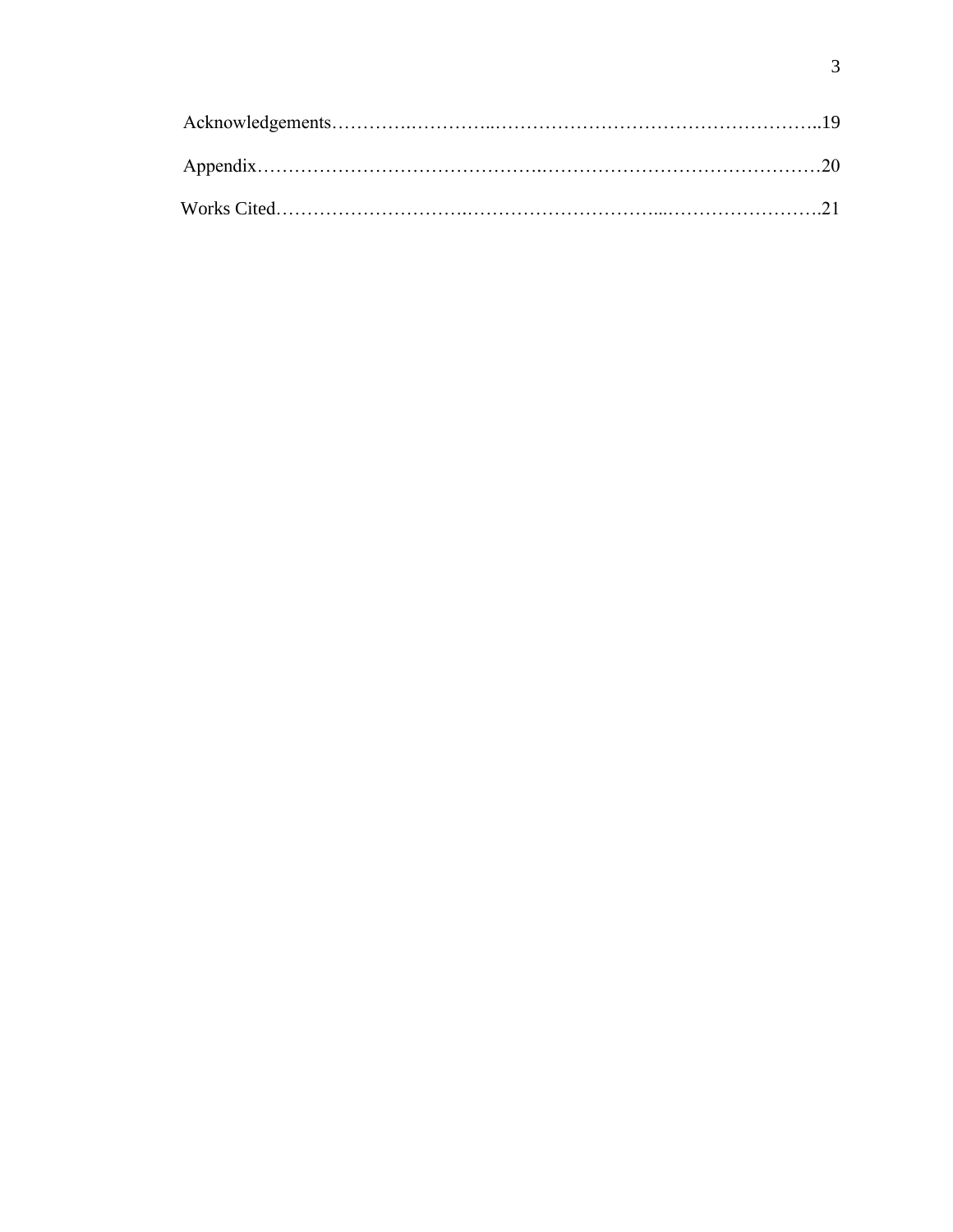#### ABSTRACT

The perception of constructed languages in film is not a topic that has been researched extensively in the past due to the scrutiny concerning the field of constructed languages as a valid field of study. An understanding of how humankind perceives constructed languages is vital in our understanding of how natural languages are perceived. The purpose of this research is to examine how the base phonemic sounds of a language (particularly constructed languages) affect how the listener hears and perceives a constructed language as well as how and why this perception is constructed. This study is done through a survey consisting of several languages wherein the participant rates the languages on certain qualities which establish how the participant feels towards the language. The research finds that a historical relationship between the beginnings of language construction and the listener's perception of that language, discovered through an analysis of the phonemic sounds, exists in both constructed and natural languages. This finding will help those who create constructed languages determine what sounds need to consistently occur for their language to be perceived according to intention.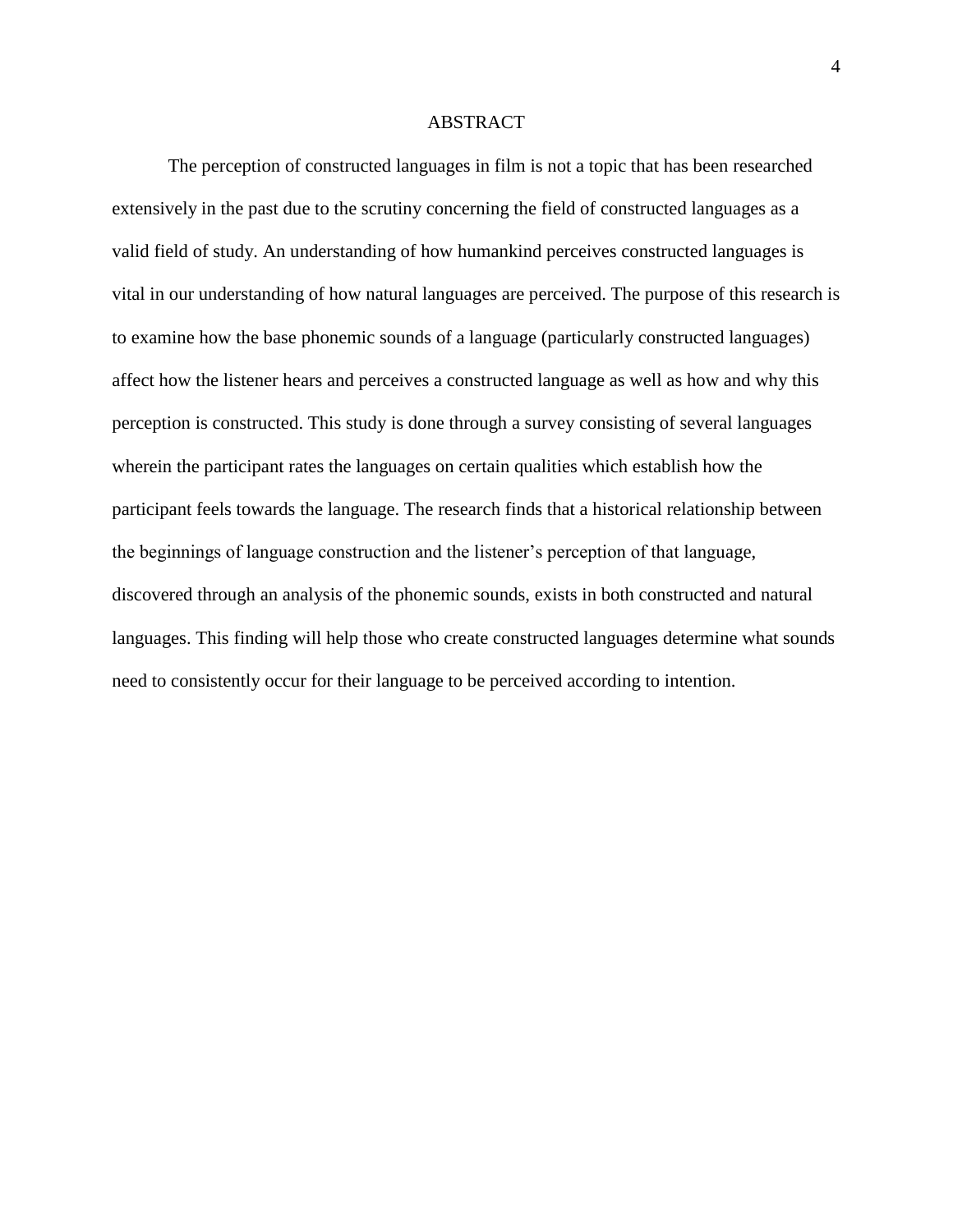#### INTRODUCTION

Constructed languages are often used in science fiction films to highlight the personalities of the characters who speak them. However, how our perception of these characters is influenced by their respective constructed language has yet to have been explored. To enhance the understanding of natural human language and how we perceive it, we can analyze how perceptions of constructed languages are influenced by their phonemic idiosyncrasies which may inform writers in the creation of a constructed language that best represents a particular character to an audience. Clive Upton conducted a study similar to this one wherein he determined that accents are discriminated against based on aesthetic grounds (Upton). In this research, I focus on how the phonemic sounds of a constructed language affect how the audience perceives the language, and how that relates to historical circumstances. I attempt to advance the idea that accents are discriminated against based on aesthetic grounds, by concluding that individual phonemic sounds affect the perception of language, specifically those languages which do not occur naturally, through a survey.

#### REVIEW OF LITERATURE

#### Constructed Languages

Even though the popularity of constructed languages has skyrocketed as science fiction films have become increasingly popular within the last decade, the study of constructed languages is not as new of a field as some may believe. There is a rich history of the creation of constructed languages dating back to 600 BCE (Eco), including the legendary origins of the Irish language. The legend tells of a man named Fenius Farsaid, who, along with 72 fellow scholars, traveled from Scythia to the Plain of Shinar to study the languages that were confused at Nimrod's tower (commonly known as the Tower of Babel) (Nyland). After discovering that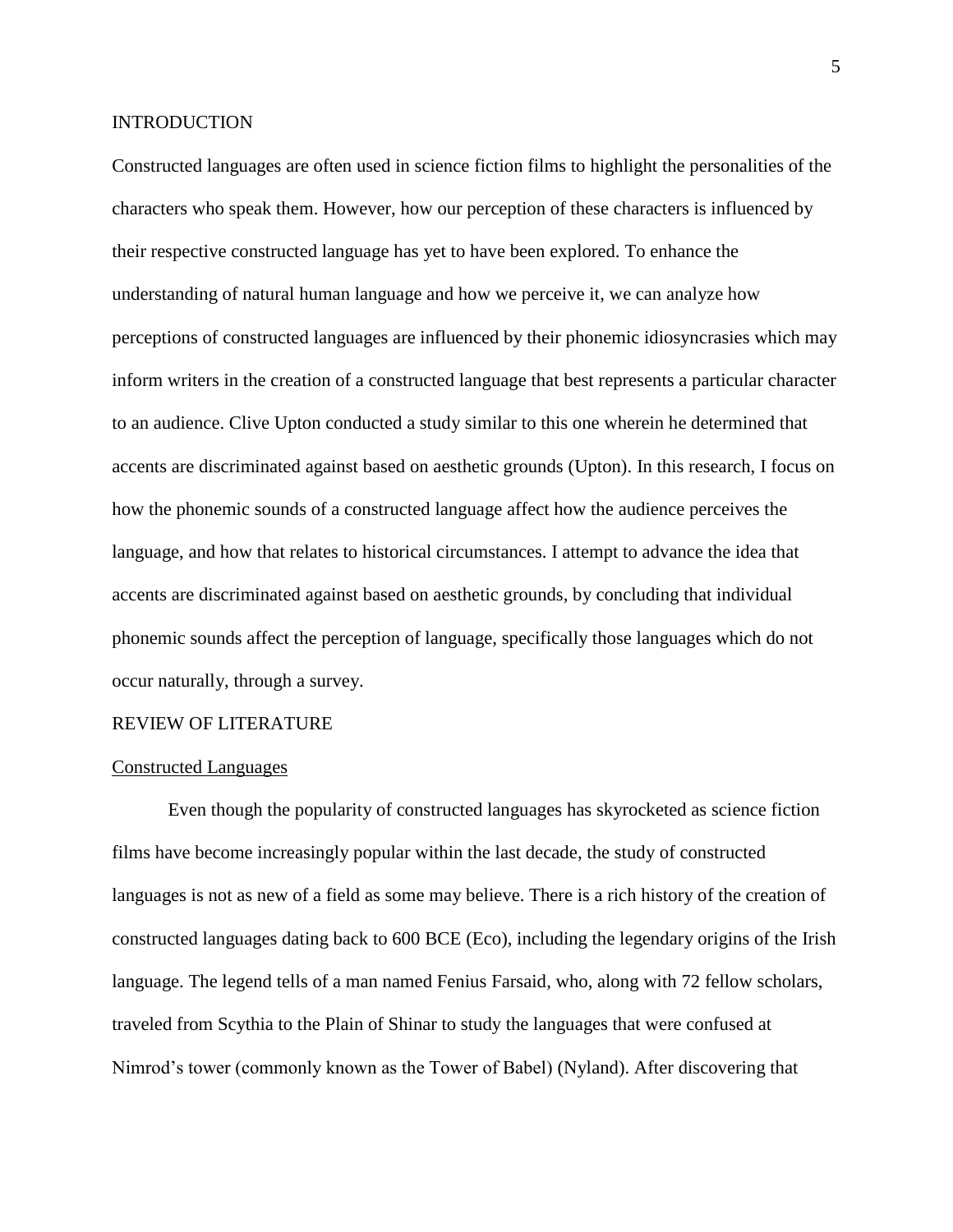these languages were spread throughout the world, Farsaid sent out the scholars to study the languages which were dispersed (Nyland). Ten years later, the scholars returned with their findings and Farsaid, with the help of these scholars, took the most favored parts of each of the languages and created what he referred to as "in Berla tobaide" or "the selected language," which he then began calling *Goidelc* (Nyland). Though the creation of this language is only considered a legend today, the idea of a constructed language was in place. The mythical aspect to the field contributes to the skeptical criticism regarding the field and those who study it.

Often times, the field is looked down upon as it does not concern the study of native languages. In the eyes of some, linguists should focus on saving the languages that are currently endangered instead of making up new languages. However, Marc de Oostendorp, a Dutch linguist, was critical of this viewpoint which is evident in his writing, "Constructed Languages and Linguistic Theory" (Oostendorp). In his piece, Oostendorp argues that constructed or planned languages "have been made up in slightly different ways" and "serve different goals" and are therefore valuable in ways that differ from the value of natural languages. (Oostendorp). Though it is important to protect the languages which currently exist, it is beneficial for linguists to study and construct languages in order to further the understanding and appreciation of how language as a whole, functions. Constructed languages are imperative in our understanding of natural languages and how we perceive them. It is due to the debate over the value in studying constructed languages that we find areas that are muddled, where only lack of research is to blame.

#### **Perception**

Having established the importance of constructed languages in the linguistic field, we can now turn to the stereotypes we have and judgements we make based on that arise from perceived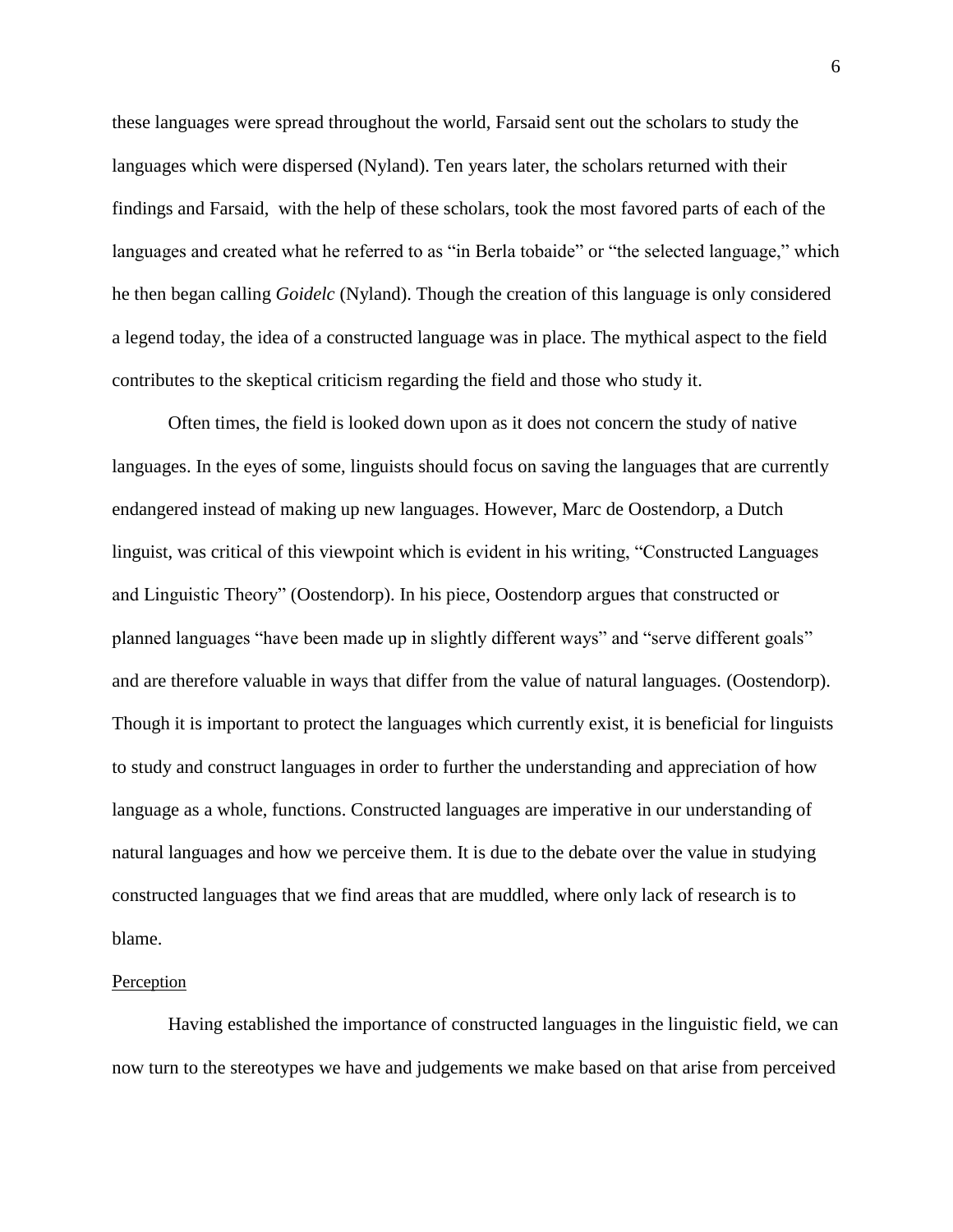linguistic features and whether those judgements were considered during the creation of a language, particularly in science fiction films. As Dr. Lisa Davidson, a professor of linguistics at New York University states, people tend to refer to languages with sounds primarily made in the back of the vocal tract as "harsh-sounding" (Cronim). However, Davidson also stated that the perspective of the listener will play a role in how the language sounds and could make the language sound harsher than a person with an unbiased perspective (Cronim). For example, the velar fricative phonemic sound is commonly found in the German language and may not be considered a harsh sound to a native speaker, but to an outsider, the sound might be classified as such. A professor of German Linguistics at the University of California made the point that negative stereotypes of a speaker will have an impact on how the language is perceived by the listener (Cronim). A piece by Clive Upton, a professor of English at the University of Leeds in England, came to a similar conclusion when he, in *The Oxford History of English,* gives attention to the fact that certain accents are viewed unfavorably based on aesthetic grounds (Upton). Given that accents are only differences in pronunciation, this research takes this idea one step further by correlating the idea of unfavorable judgement based on accents to unfavorable judgement of entire languages due to the phonetic sounds.

#### Media

Movies have a large impact on their viewers, in more ways than one: for example, movies can shape political views, moral beliefs, and important for this research, the way people subconsciously perceive languages different from their own. The movies that I will incorporate into my research are *The Lord of the Rings* franchise, *Thor: A Dark World,* and *Star Trek: Into Darkness*.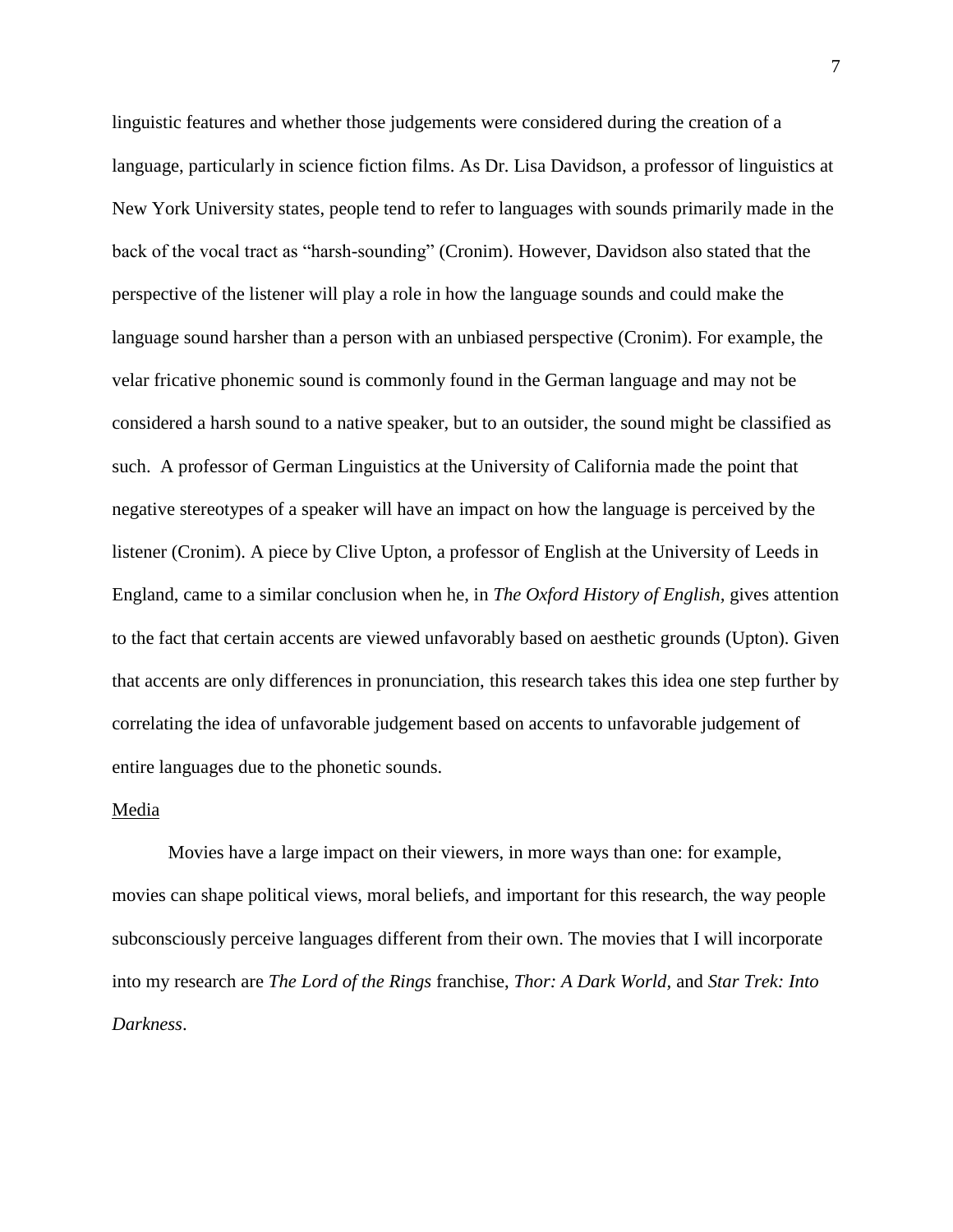The movie *The Hobbit: An Unexpected Journey* was chosen from *The Lord of the Rings* franchise. The movie is set prior to the original Lord of the Rings series, wherein the Hobbit, Bilbo Baggins, first obtains the ring which causes the entirety of the problems in the rest of the series (Jackson). The reason this movie is incorporated into this study is because this is one of the movies where the audience is presented with the native Orc language (Jackson), known as Black Speech. In this same movie, the audience is also presented with the language of the Elves, specifically the Sindarin dialect, which will allow for a comparison the two languages with fewer variables between them (Jackson). In the franchise, the Orc race is seen as the enemy while the Elfin race is portrayed in a positive light and is who the main characters rely on for assistance several times throughout the storyline (Jackson). In a book written by Michael Adams entitled *From Elvish to Klingon: Exploring Invented Languages,* Adams makes the claim that Tolkien (creator of the Lord of the Rings series) created the Elvish language to be "specifically pleasant" (Adams). This claim relates directly to the research question which is whether or not the general sound and formation of the language, on a historical premise, has anything to do with the image the author wanted to present for that particular race The next movie used in this research is *Thor: A Dark World* which is about the popular Marvel superhero Thor, a god of the Asgard realm, who clashes with the Dark Elves, a race that wants to unleash an all-powerful weapon upon all the realms in this fictional universe (Taylor). This movie was chosen because the Dark Elves have a very guttural-sounding language, and its use in this research strengthens the hypothesis that languages with exceedingly guttural sounds will cause the listener to perceive the language more negatively than they would perceive a language without this linguistic feature. The last movie that will be included in this study is *Star Trek: Into Darkness*. The movie details Captain Kirk's problematic mission to capture a powerful weapon of mass destruction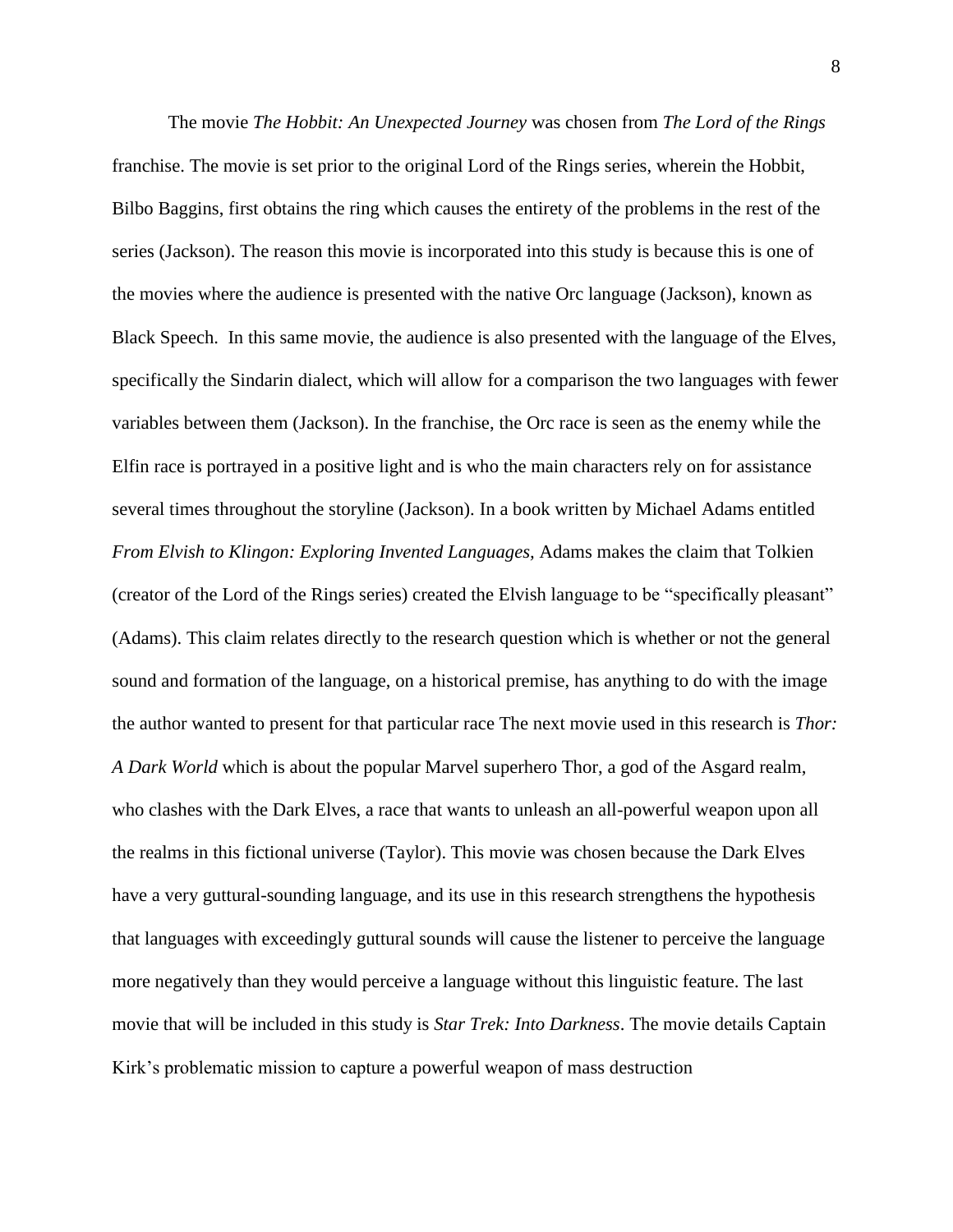(Abrams). This movie was chosen because of its popular constructed language, Klingon. Klingon is an antagonist language in the series, but is well-known as a constructed language. Though as little bias as possible is desired, consideration will be given to Klingon due to its prominence among lovers of science fiction, and variances between the perception of Klingon and other languages may be attributed to its popularity.

#### Construction of Constructed Languages

David J. Peterson, renowned conlanger, states in *The Art of Language Invention* that a conlanger can use "the expectations of their users/hearers to create a phonaesthetic effect" (Peterson). Conlanger Mark Rosenfelder agrees, pointing out that "authors…make use of what we might call phonetic stereotypes" (Rosenfelder). However, in *The Art of Language Invention,*  Peterson discusses the importance of creating a language based on the speaker of that language (Peterson), while Rosenfelder emphasizes using stereotypes primarily for the listener to perceive the speaker in a particular way (Rosenfelder). The understanding that in a fictional realm, the speakers of a conlang have several traits, is crucial when creating a language. Hence, it is important to hinge one's language on the speakers of that language and their qualities, personalities, etc. The indicated discussion establishes a foundation for this research which aims to determine how a conlanger can use the "phonaesthetic affect" (Peterson) to give depth to an alien speaker.

#### **METHODS**

#### Survey

To begin exploring the question of the connection between linguistic features and listener perception, I conduct a survey wherein participants are provided with an audio clip of the languages used in this study, and then rate them on a scale from one to seven on various qualities.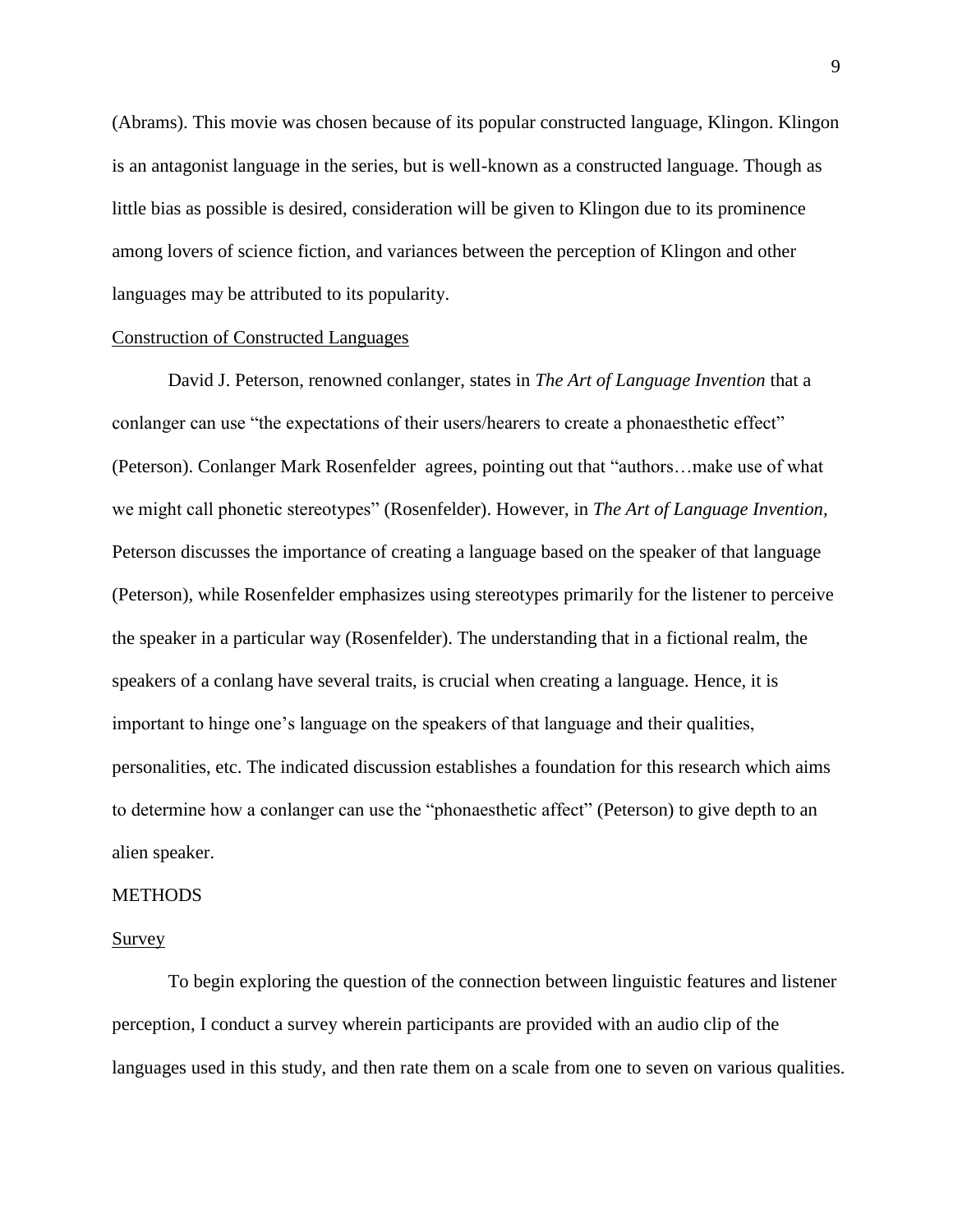A survey is essential in answering the research question thoroughly, given that using only my perception of a language would not provide data that could be applied, even to some extent, to the general population. The four qualities that participants rate the languages on are kindness, attractiveness, intelligence, and honesty. These qualities were selected because all are quick judgements an individual tends to make about the people they encounter, generally based on their speech and body language. These qualities aid in determining whether or not the participant judges a language, (and thus its speakers), favorably. Audio clips were chosen instead of video clips in order to curtail the likelihood that the participants might recognize the language or the movie the language is from. To eliminate as much bias as possible, the participants were asked whether they recognize the language, and if they do, to what extent that recognition affects their ratings.

#### Statistical Analysis

After the survey was conducted, the instances wherein the participant spoke/recognized the language were removed in order to eliminate the bias that comes from knowing what language the clip shows before rating it. To determine the statistical significance of the relationship between constructed languages and the natural languages that were rated in the survey, this research made use of the Chi-Square statistics test. The Chi-Square test is used to assist a researcher in determining if any significant relationship exists between any two categorical variables. The goal in performing the test was to find the amount of similarity that exists between rating the qualities of the constructed language versus the natural language. The null hypothesis for this research is that there exists no difference in the way a participant rates a constructed language versus a natural language. The alternative hypothesis states that there exists a difference in the way a participant rates a constructed language versus a natural language. This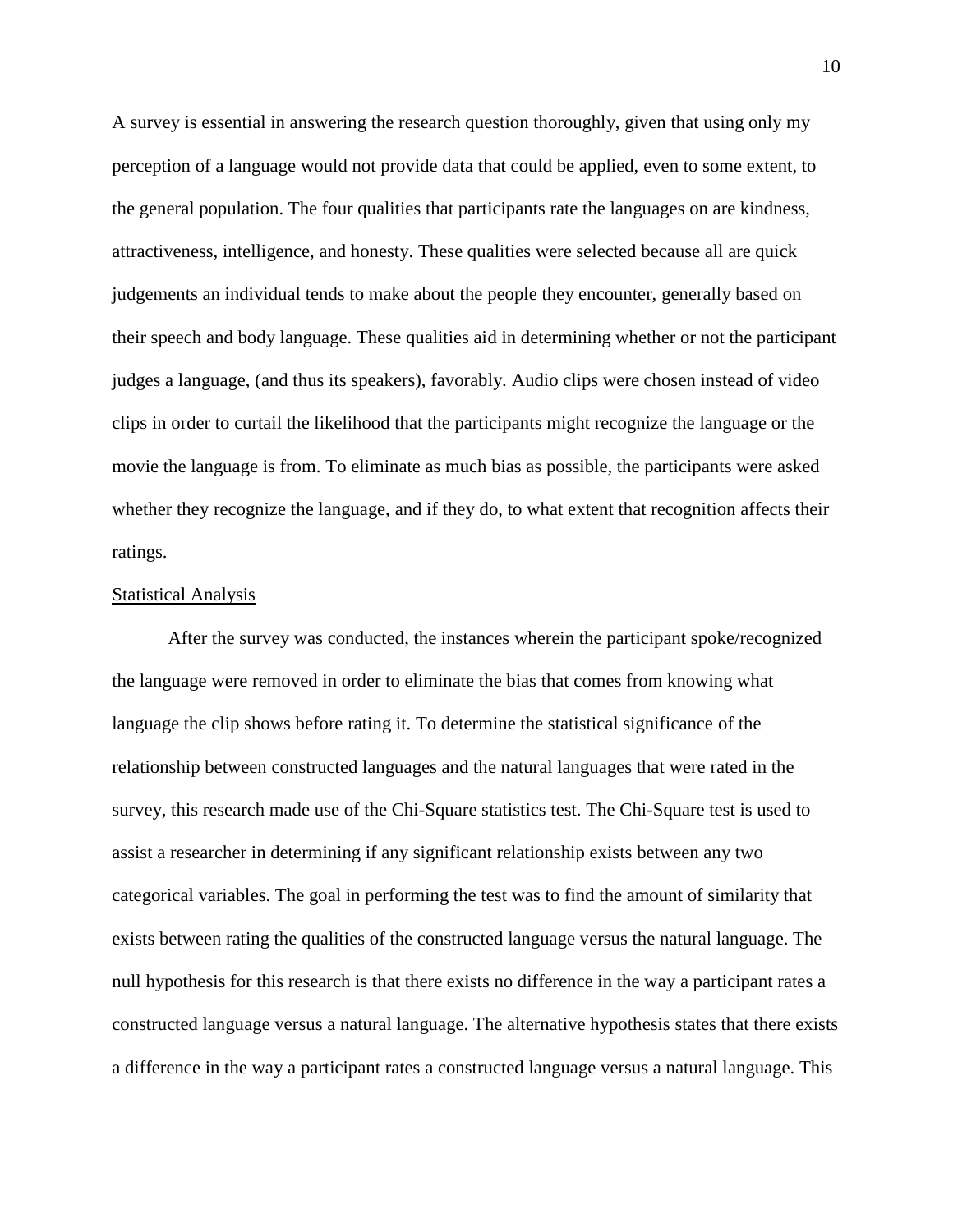test informs the researcher of which constructed languages and which natural languages the population considers similar, based on survey results.

#### Transcription

After performing the Chi-Square test, this research requires a transcription of the languages into the linguistic International Phonetic Alphabet, an alphabet used to document languages based on the sounds that are used when speaking them. Based on this transcription, I found patterns relating the survey participants' ratings to certain sounds and then compare those sounds to the languages of foreign enemies at the time that the constructed language was invented. In order to find which phonemic sounds are particularly characteristic of a language, I determined the average amount of occurrences a given sound has in the language, and then separated the sounds which occurred more than the average, and used those to clearly define a relationship between languages. From there, a historical analysis predicated on stereotypes was made by comparing the characteristic sounds of the constructed language and the natural language that were rated similarly in more than one category. If the two languages were rated similarly in only one category, they were excluded from the Chi-Square test analysis. This is because a situation such as that could be attributed to coincidence.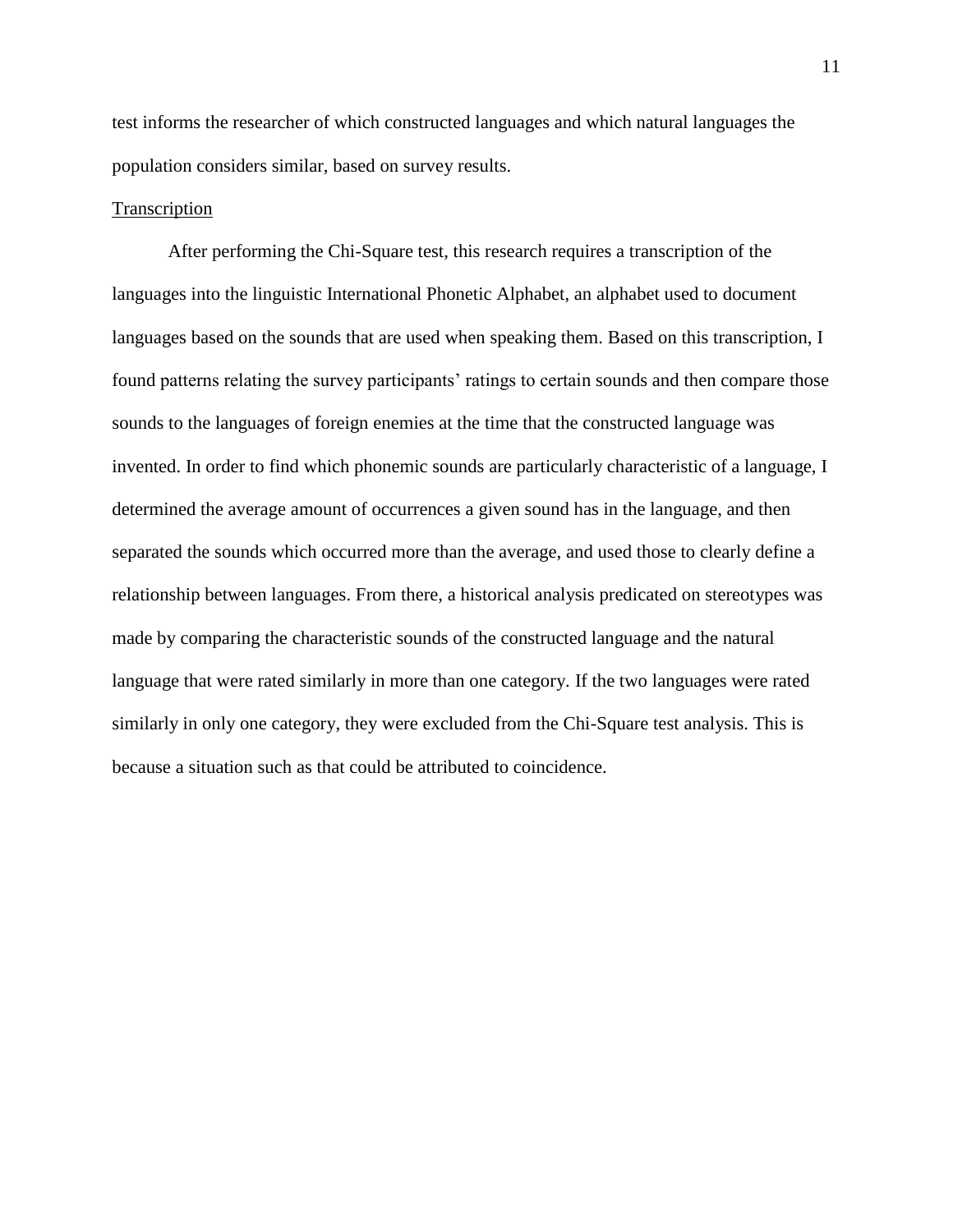#### RESULTS AND DISCUSSION

| <b>Languages Compared</b>       |       |       |       | Friendliness Intelligence Honesty Attractiveness |
|---------------------------------|-------|-------|-------|--------------------------------------------------|
| Sindarin vs. German             |       |       | .640  |                                                  |
| Sindarin vs. Korean             |       |       | 4.248 |                                                  |
| Sindarin vs. Russian            |       | 2.949 | 2.633 |                                                  |
| Klingon vs. Korean              | 4.715 |       |       |                                                  |
| Klingon vs. German              | 2.337 |       |       | 4.283                                            |
| <b>Black Speech vs. Russian</b> | 2.875 | 4.124 | 1.025 |                                                  |
| Black Speech vs. Korean         | 2.170 |       | 3.212 | 4.620                                            |
| Black Speech vs. German         |       | 4.692 | 4.066 | 1.975                                            |

*Figure 1: Lowest Chi-Squared Values for Language Comparisons*

The comparisons that resulted in the lowest Chi-Squared values are shown above in Figure 1. All values less than five are included in the chart. The smaller the Chi-Square value, the more similar the two languages were rated. When the test was run, there were no comparisons for Shiväisith which resulted in a Chi-Squared number of five or less, therefore it is excluded from the table. This is also the case with the comparison of Klingon and Russian. A complete table of all the Chi-Squared values can be found in the Appendix. The values shown in Figure 1 are relevant to this study because this research requires an analysis of the most-similar ratings in order to judge similarity of perception. From the table, it is clear that the comparisons of Black Speech with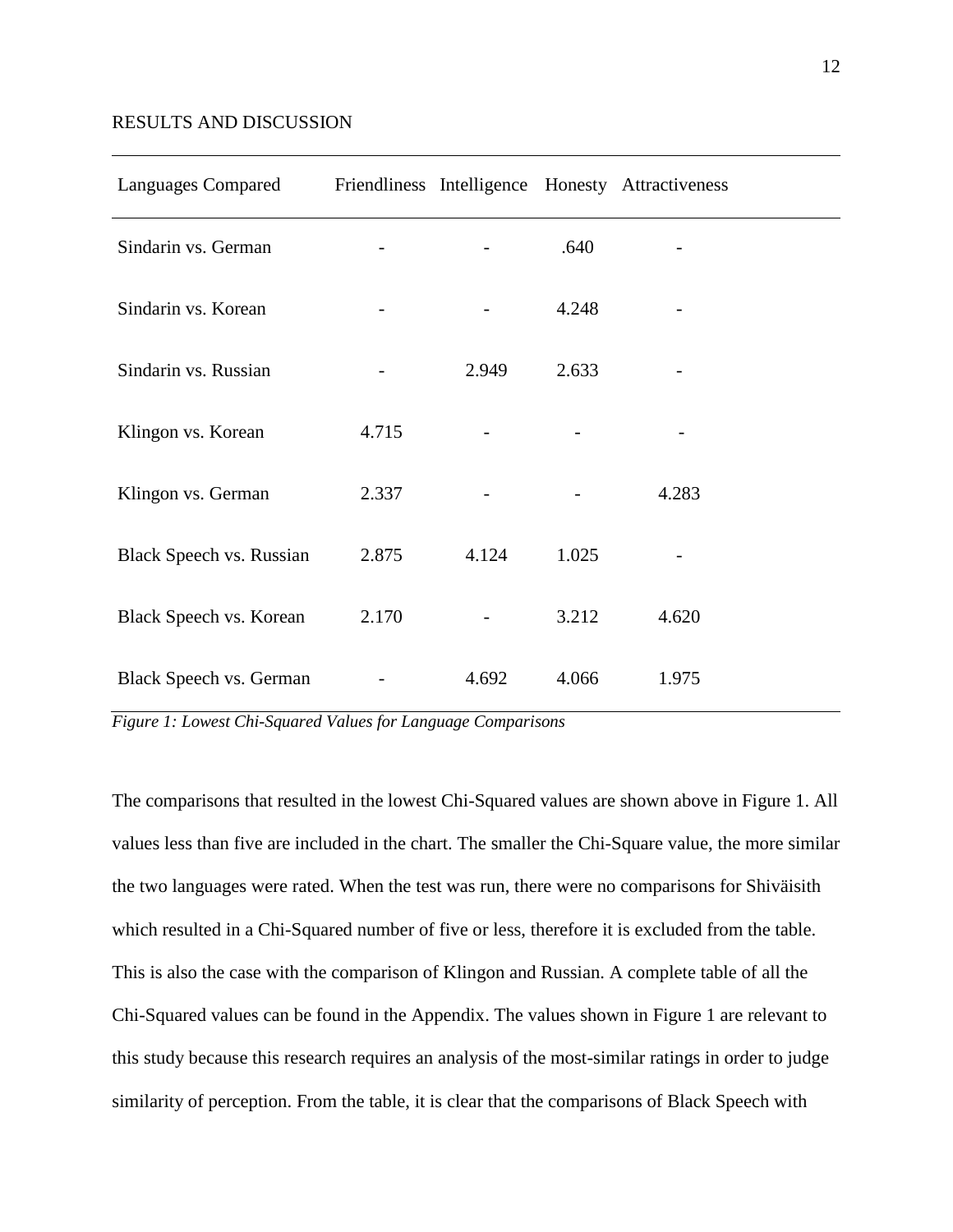each of the natural languages are the most similar, given that three of the four traits have a value of less than five.

#### Black Speech Phonology Comparison

The phonology of Black Speech will now be discussed in order to highlight a more direct comparison between natural languages and constructed languages. Black Speech will be compared with all three of the natural languages because it was rated similarly in three of the four categories for each of these natural languages. First, a comparison between Black Speech and German will be made. Black Speech was created in 1943 by J.R.R. Tolkien, the English author of The Lord of the Rings book series (Tolkien Gateway), and was then expanded by language creators for the purposes of the movie adaptations. Since Tolkien is English, it is more relevant to use historical relationships with the United Kingdom as opposed to the United States, though they do not differ greatly. Worthy of mention is the fact that this was during the World War II era, which lasted from 1939 until 1945 (Networks). The United Kingdom was involved in this conflict with Germany, along with other countries fighting against Hitler's regime. From this conflict, we have developed several stereotypes of what qualities constitute a German. Stereotypes such as the evil German scientist and even more broad concepts such as the idea that "Germans have no sense of humor" or the ever-so-popular, "Germans are always angry." None of these stereotypes have anything to do with Germans themselves, and everything to do with how society perceives them due to their role in historical conflicts. Once we begin to perceive a group of people a certain way, everything about them becomes attached to that perception, including their language. Based on the transcription of the dialogue presented in the survey, it was found that the consonant phonemes common in the language are  $/k/$ ,  $/z/$ ,  $/dh/$ ,  $/n/$ ,  $/g/$ , and  $/r/$ (note that these are all phonemes in the Black Speech language, however the phoneme /dh/ does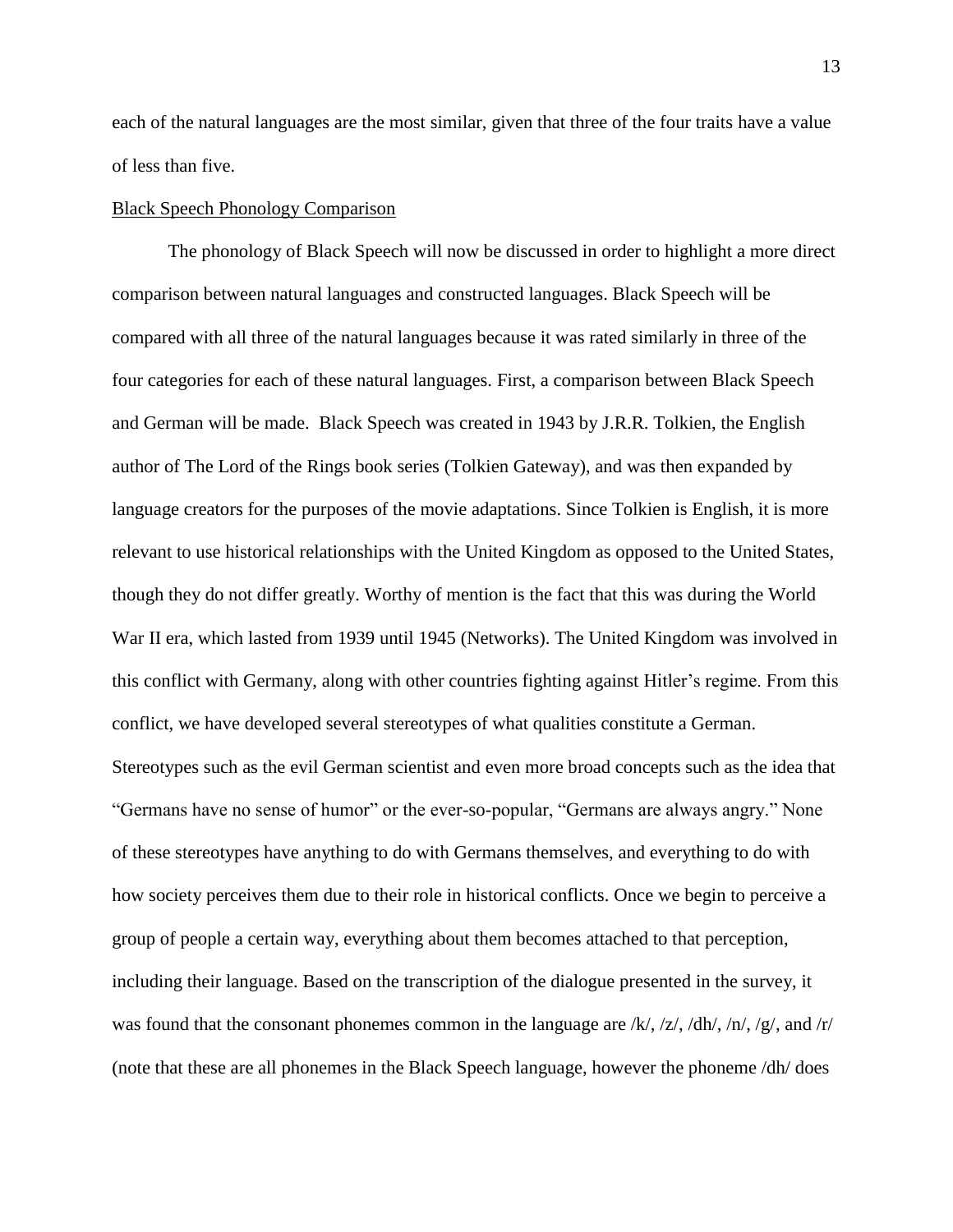not occur as a single phoneme in English). The transcription of the German dialogue used in the survey into IPA shows that the consonant phonemes that are characteristic of the language are  $\langle z \rangle$ , /d/ (a close phoneme to the /dh/ in Black Speech), /n/, and /r/. During World War II, the opposing side was headed by Germany meaning that tensions were at an all-time high. Therefore, it is likely that Tolkien created this language, either subconsciously or otherwise, with influences from the German language in order to further the antagonistic role that the Orcs in the series represent in the series. Between Korean and Black Speech, there are no common characteristic phonemes. These two languages were rated similarly, however; this study cannot claim that Korean had any influence in the creation of Black Speech seeing that the two languages share none of the characteristic phonemic sounds. This claim makes sense in the context of this study because there were no significant conflicts between Korea and the United Kingdom until after the creation of the language. In contrast, Black Speech and Russian share the characteristic consonantal phonemes /r/, /z/, and /d/ (a close phoneme to the /dh/ in Black Speech). During World War II (the time when Black Speech was created), Russia was an ally with the United Kingdom, therefore citizens of the UK likely had a more positive perception of the Russian people, thereby the language. Though the two languages share a few of these phonemes, this research cannot make a claim as to whether or not Russian influenced the creation of Black Speech. This is because one cannot assume he did not use it because they were an ally and he was creating an antagonistic language, nor can one assume that he did use it for inspiration and disregarded the perception of the Russian people and their language.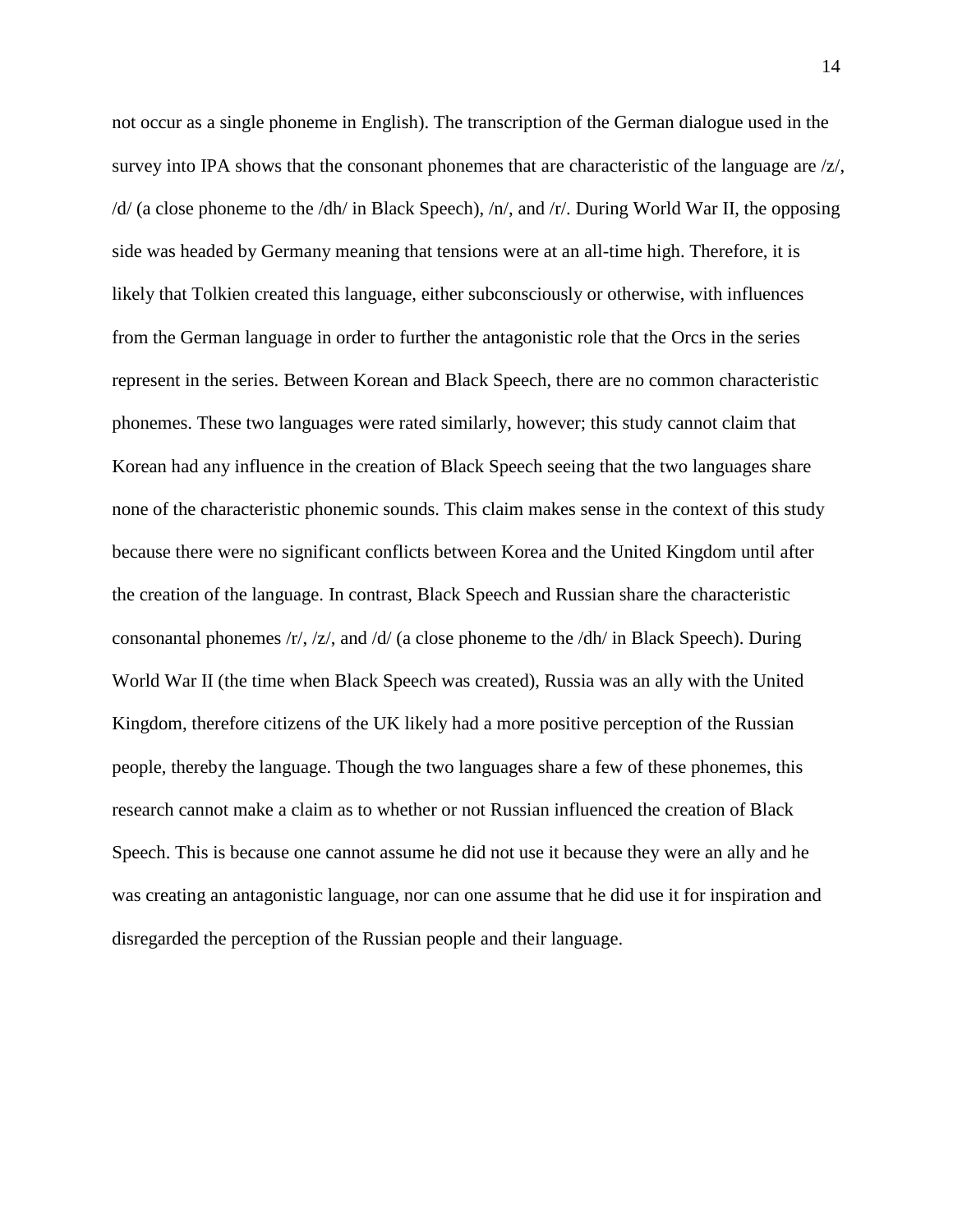#### Sindarin Phonology Comparison

Turning toward the more protagonist language of Sindarin, the transcription of the dialogue found that the characteristic consonantal phonemes are  $\theta$ ,  $\pi$ ,  $\pi$ ,  $\theta$ ,  $\pi$ ,  $\theta$ , and  $\pi$ . Sindarin was created shortly after World War II by Tolkien for The Lord of the Rings book series, and just like Black Speech, was expanded for the purposes of the films. (Tolkien Gateway). Though Sindarin and Russian were rated similarly, they only share two characteristic consonantal phonemic sounds which are /r/ and /d/. Therefore, a claim cannot be made that Tolkien used the language of the Russians (who were allies of the United Kingdom during World War II) to mold the protagonist Sindarin language, at least not to any significant extent.

#### Klingon Phonology Comparison

The characteristic consonantal phonemic sounds of Klingon are  $\sqrt{d_3}$ ,  $\sqrt{v}$ ,  $\sqrt{x}$ ,  $\sqrt{p}$ ,  $\sqrt{m}$ , and /b/, /d/, /n/, and /r/. This language was rated similarly to German, therefore this study will compare the phonology of the two languages and their relationship to one another. These two languages share the characteristic consonantal phonemes /m/, /d/, /r/ and /n/. Klingon was created to add dimension to Star Trek: The Motion Picture in 1979 (Klingon Language Institute). Therefore, this language was created after the major conflict with Germany during World War II. Given that the languages were created with several of the same characteristic consonantal phonemic sounds, it can be determined that the creators of this language were using German for inspiration during their creation process.

#### Shiväisith

Shiväisith did not present enough similarity in ratings to the natural languages to establish a concrete relationship between the two. However, several factors go into the creation of a language, and Shiväisith is no different. David Peterson, the conlanger (creator) of this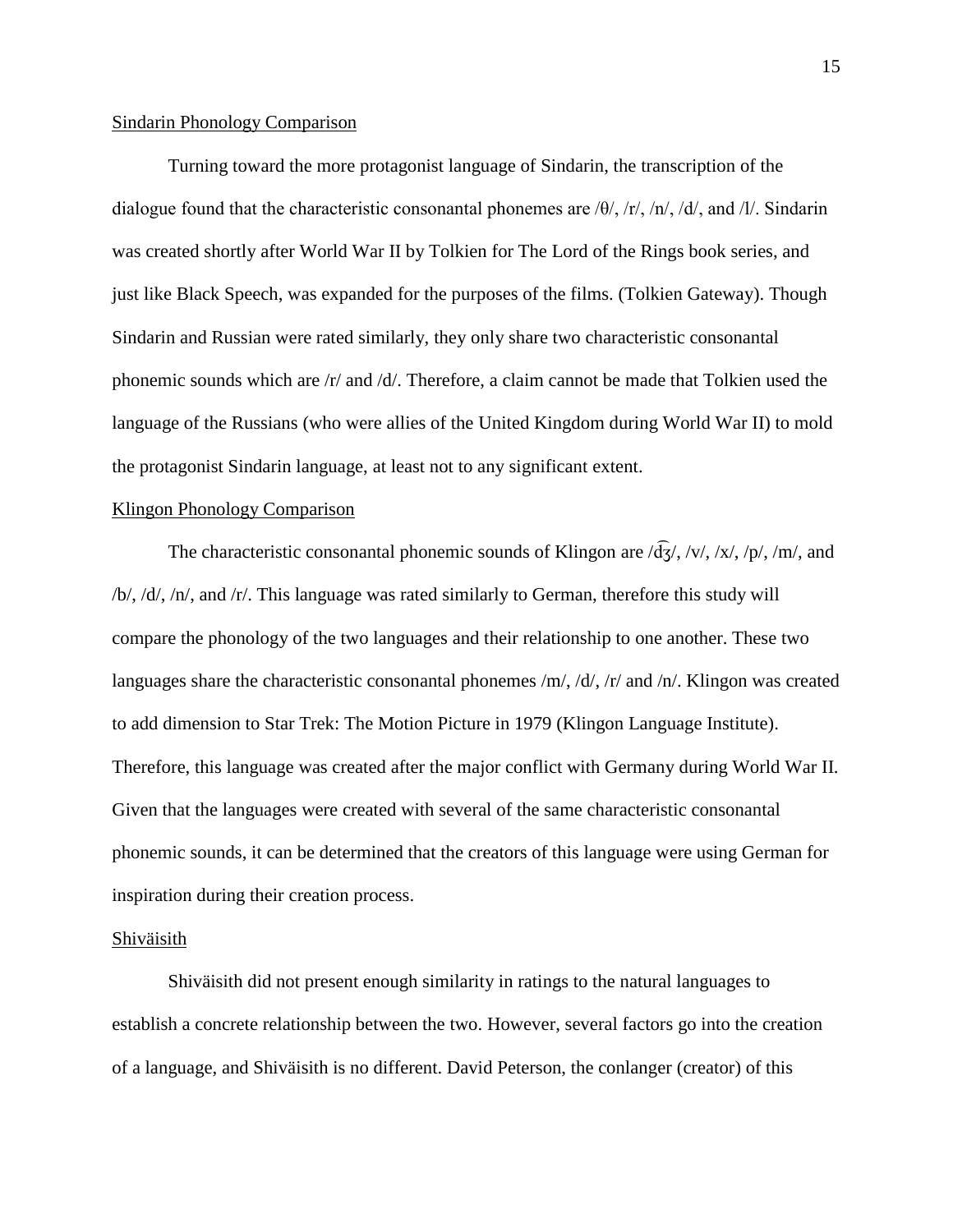language, stated that he and the director wanted the language to be "reminiscent of, (but distinct from) Finnish." due to the comic and movie's connection with Norse mythology (D. Peterson). Factors such as these are also taken into consideration when constructing a language to add dimension to the characters speaking it.

#### CONCLUSION AND FUTURE DISCUSSION

#### Conclusion

The phonemic sounds of a constructed language do have an impact on the way the audience perceives the constructed language. Furthermore, it is evident, especially through an analysis of the Black Speech language, that historical events involving natural languages influence how a listener perceives a constructed language. It should be realized that historical events and cultural stereotyping are not the only aspects that influence a conlanger's construction of a language. Only focusing on how the language will be perceived by an audience will not construct a successful path to depicting a character's true culture, which is a significant purpose of constructing languages.

#### **Significance**

In context of the broader field of linguistics, this research aids in the understanding of how the listener perceives language, which applies not only to constructed languages but natural languages as well. Conlangers can go on to create a language based on specific phonemic sounds and produce a result that will enhance the probability that the perception of the conlang-speaking characters will meet the conlanger's satisfaction. The conlanger can also attempt to change the connotation of harsher sounds through use of these sounds for protagonist characters, thereby eventually changing the perception of these sounds and moving past this surface-level categorization. Through language, we see a division between "attractive" and "unattractive"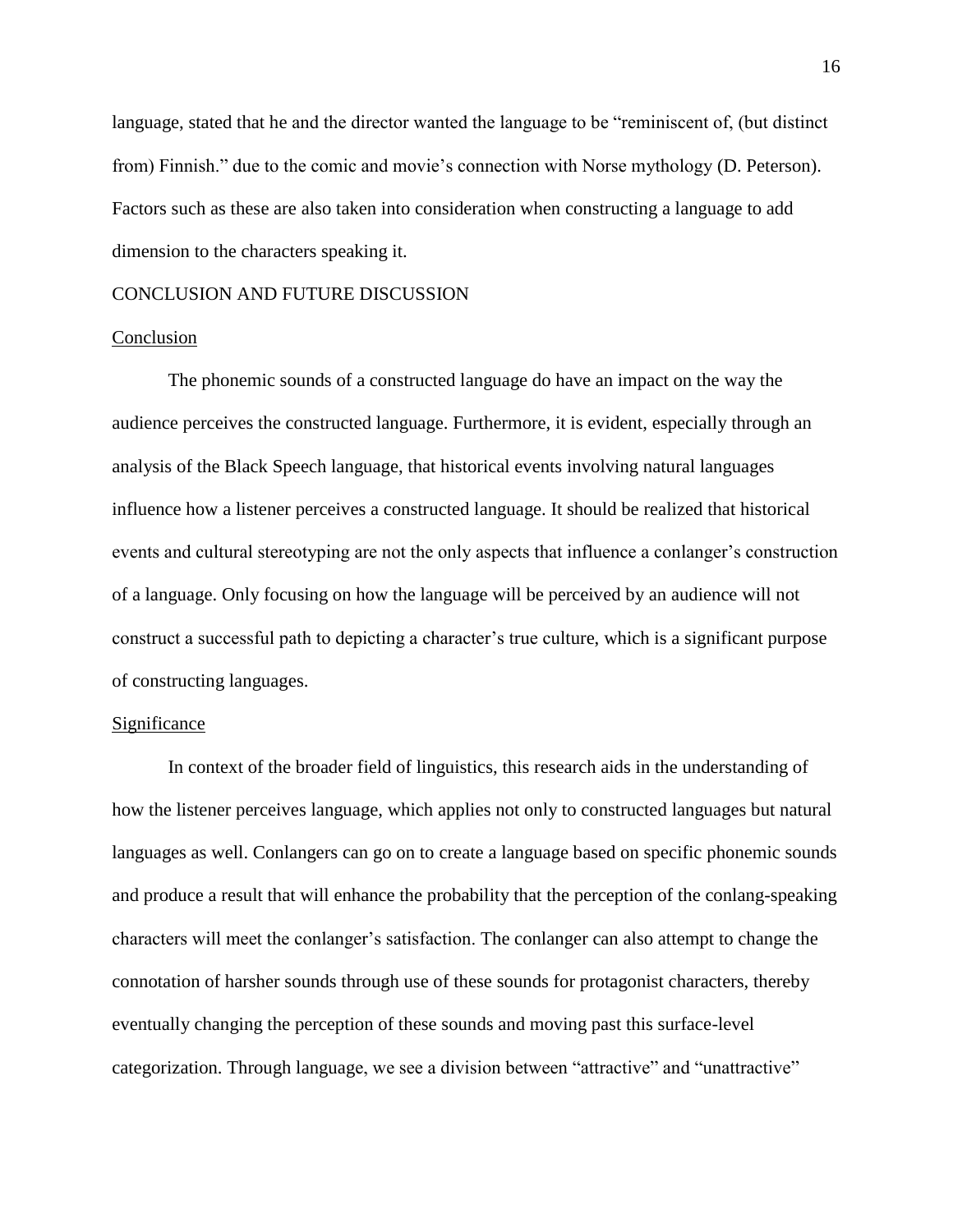languages, which negatively enforces the need to categorize and stereotype. This classification of languages, as shown in this research, seems to stem from historical backgrounds and not solely the sounds of the language. This research should concern conlangers who want their language to be perceived in a particular way; especially those working for the film industry who are asked to create the language to fit a certain sound.

#### Limitations

The sound clips that were used in the survey were directly pulled from the movie itself, therefore music and background noise likely played a role in how the listener perceived the language. The survey included questions in order to limit bias as much as possible, however bias could still be prominent if a participant recognized the language and failed to indicate this during the survey. Any mistakes in the transcription of the dialogue or the counting of the results can be attributed to mere human error. It should also be noted that the Chi-Squared test failed to present values for a few of the comparisons, due to the fact that expected counts were not at the desired minimum of five. Out of all of the conlangs, Black Speech was the language that yielded the most results, therefore that is the language that was discussed to the greatest extent in this research. This is a limitation in that the other constructed languages were unable to be analyzed to as great an extent as Black Speech, however one can still see the relationship between constructed languages and natural languages.

#### **Delimitations**

Taking into consideration the limitations of the study, we can now turn to the delimitations. The survey received ninety-seven responses, a large enough sample size to get an accurate picture of how an audience perceives these languages. Though the transcription of the dialogues into the International Phonetic Alphabet may have errors, the phonology of the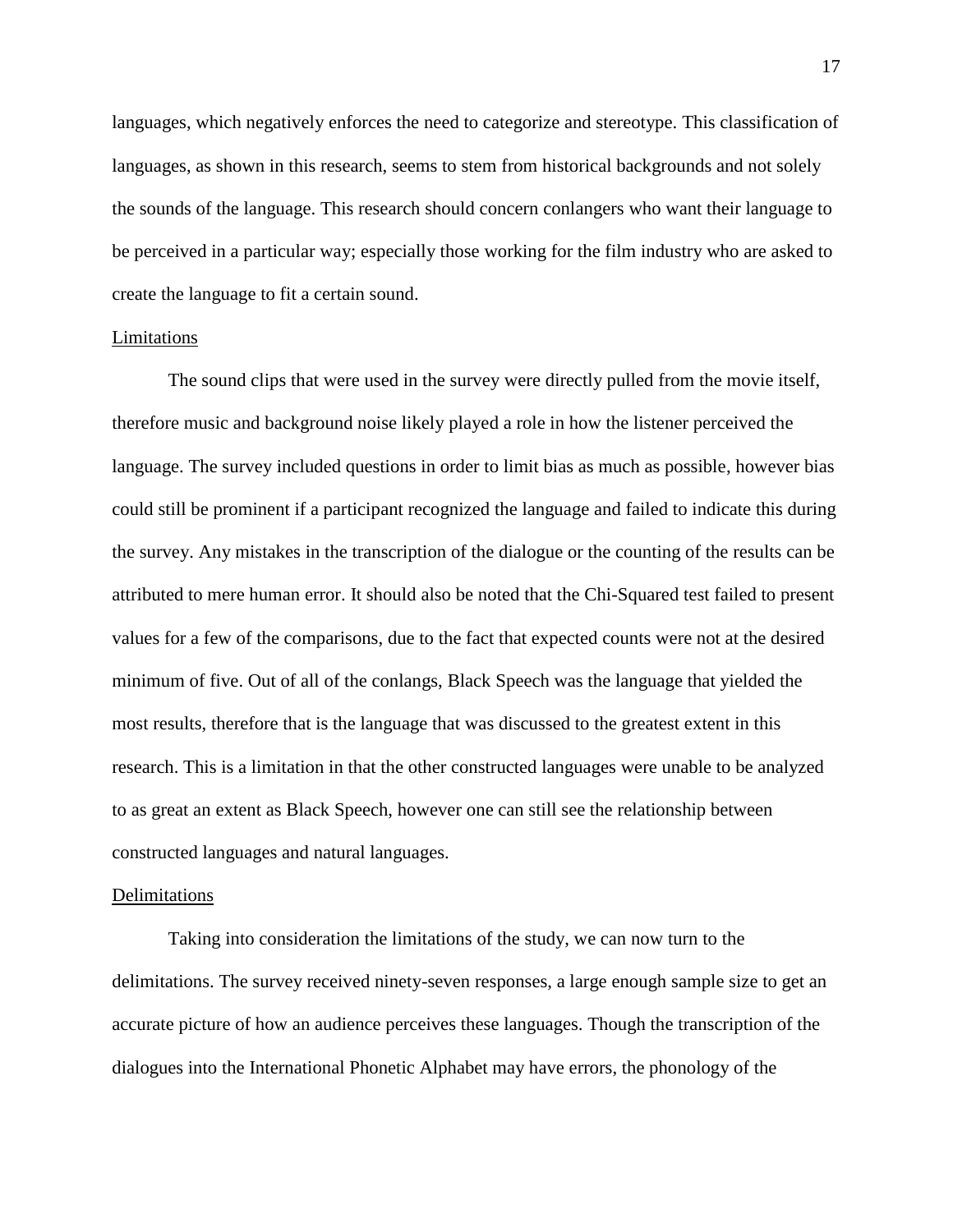languages was analyzed to the greatest possible extent. This helped to confirm or deny which sounds were characteristic of each language. Though the Chi-Squared expected counts were not where statisticians like them to be, the values that this study resulted in can still give the researcher an idea of the relationship between a constructed and natural language.

#### Future Directions

For future study, it would be beneficial for the researcher to include more languages in any research they conduct. This would allow for a more diverse survey; wherein more historical/stereotypical connections could possibly be made. It should also be recommended that any future surveyor use language clips of one individual speaking, as opposed to subjecting the survey to the various tones and varying pronunciations of the actors who portray the alien characters in film. Regarding the survey, it will benefit the researcher to randomize the clips of sound so that the clips of language are not in the same order for all participants. This will decrease the likelihood that the participant will become tired of listening to clips and rating them as the survey progresses; therefore, causing participants to rate the languages less accurately than the languages at the start of the survey. To make the process easier, any future researcher might want to begin the survey by asking the participant what languages they speak and/or are familiar with. This will eliminate confusion by removing responses where the participant recognizes the language before conducting any further analysis. Lastly, the researcher would benefit from using clips of natural languages from movies as opposed to introductory language videos. The conlangs presented in the survey are more conversational whereas the natural languages presented may be described as artificial. The natural languages attempt to help the audience learn the language, therefore increasing the likelihood that the language sounds pleasing to the ear.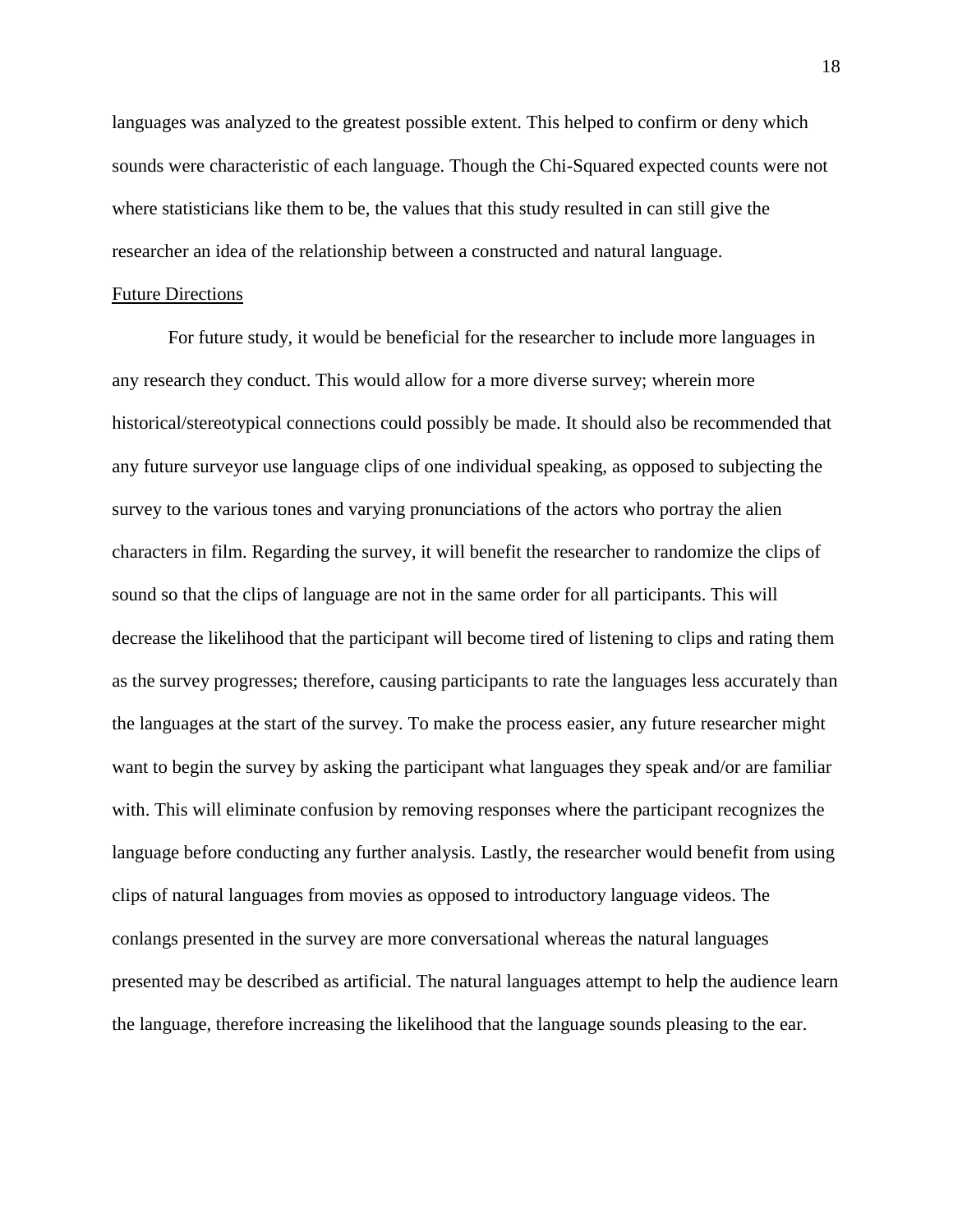### ACKNOWLEDGEMENTS

I would like to acknowledge and thank Dr. Jessie Sams of Stephen F. Austin for her assistance throughout the research process. I would also like extend a special thanks to David Peterson for his time, technical contributions and overall advice.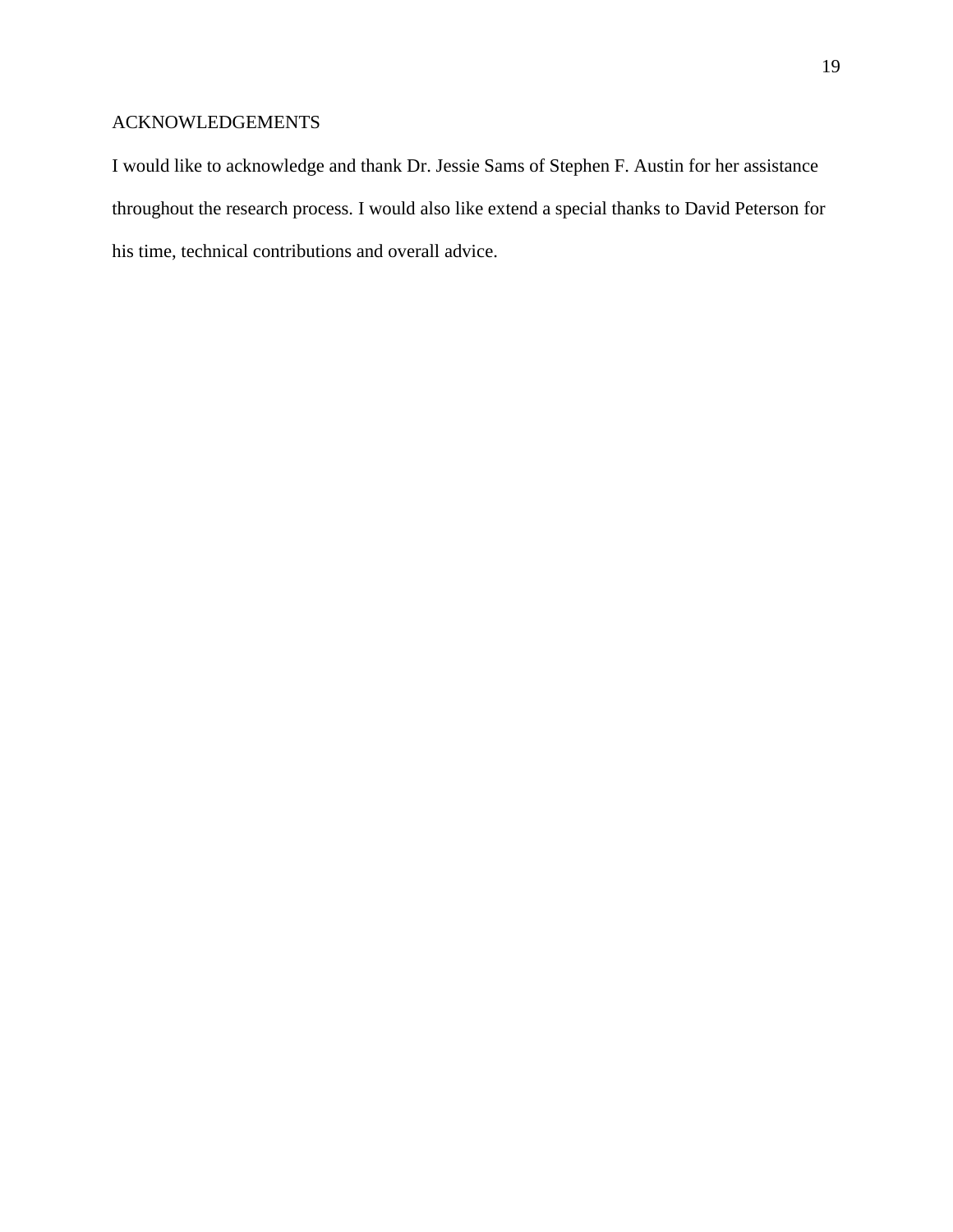# Appendix

| <b>Languages Compared</b>       |        |        |        | Friendliness Intelligence Honesty Attractiveness |  |
|---------------------------------|--------|--------|--------|--------------------------------------------------|--|
| Shiväisith vs. German           | N/A    | 9.688  | 11.301 | N/A                                              |  |
| Shiväisith vs. Korean           | N/A    | 5.532  | 20.775 | 31.451                                           |  |
| Shiväisith vs. Russian          | N/A    | 16.02  | 5.067  | 5.139                                            |  |
| Sindarin vs. German             | 11.292 | 5.568  | .640   | N/A                                              |  |
| Sindarin vs. Korean             | 5.217  | 9.661  | 4.248  | 30.825                                           |  |
| Sindarin vs. Russian            | N/A    | 2.949  | 2.633  | 6.335                                            |  |
| Klingon vs. German              | 2.337  | 8.515  | 6.844  | 4.283                                            |  |
| Klingon vs. Korean              | 4.715  | 7.529  | 10.628 | N/A                                              |  |
| Klingon vs. Russian             | 9.661  | 10.465 | 7.736  | 8.437                                            |  |
| <b>Black Speech vs. German</b>  | N/A    | 2.283  | 4.066  | 1.975                                            |  |
| <b>Black Speech vs. Korean</b>  | 2.170  | 4.692  | 3.212  | 4.620                                            |  |
| <b>Black Speech vs. Russian</b> | 2.875  | 4.124  | 1.025  | 18.159                                           |  |

Figure 1. Table of all the Chi-Squared Values for the Language Comparisons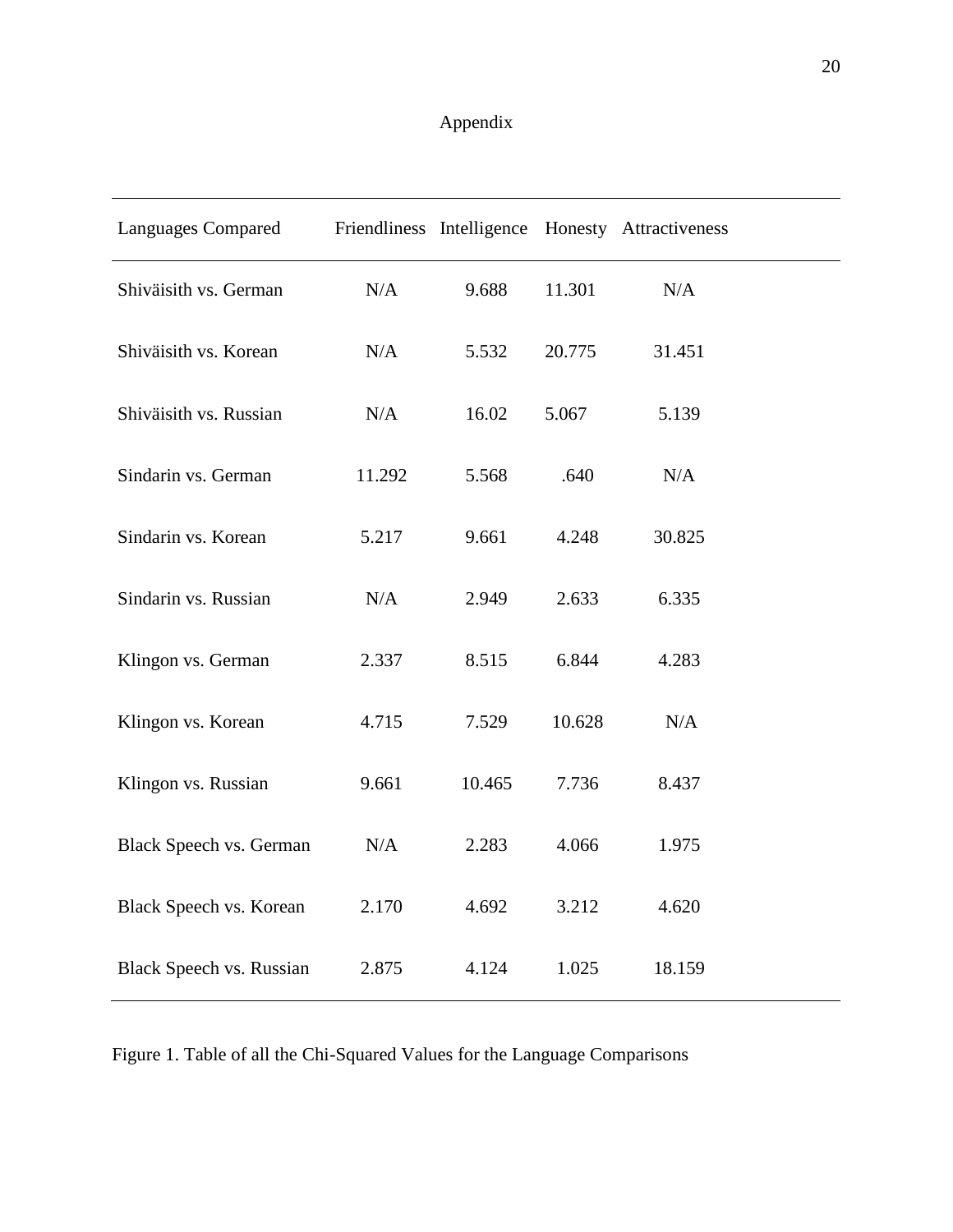#### Works Cited

- Adams, Michael. *From Elvish to Klingon: Exploring Invented Languages*. New York: Oxford University Press, 2011. Web.
- *Conlangs*. Dir. Ben Wood. Perf. Grant Goodall, et al. 2015. Web.
- Cronim, Melissa. *German Sounds Harsher than Other Languages and Here's Why (Video)*. 3 August 2013. Web. 23 January 2017. <m.huffpost.com/us/entry/3683379>.
- Hinton, Leanne. *The Green Book of Language Revitalization in Practice*. San Diego: Academic Press, 2013. Web. 22 3 2017.

<https://books.google.com/books?hl=en&lr=&id=U5yXCgAAQBAJ&oi=fnd&pg=PA3

&dq=language+revitalization&ots=A3P1Tg2QEC&sig=W8mK-

XF\_j\_0PnIMach0ogFvXoXM#v=onepage&q&f=false>.

*Klingon Language Institute*. 28 December 2016. Web. 8 April 2017. <https://www.kli.org/aboutklingon/klingon-history/>.

- Nyland, Edo. *Linguistic Arcaheology*. FriesenPress, 2016. Web. 12 January 2017. <https://books.google.com/books?id=nxUuDAAAQBAJ&dq=Origins+of+goidelc&sourc e=gbs\_navlinks\_s>.
- Oostendorp, Marc de. "Constructed Language and Linguistic Theory." Schubert, Klaus. *Planned Language: From Plan to Reality*. 2000. Web.
- Peterson, David J. *The Art of Language Invention*. New York: Penguin Books, 2015. Print. 21 March 2017.

Peterson, David. *Research Involving Constructed Langauges*. 13 January 2017. Web.

Networks, AE Television. *History Channel*. 2017. Web. 7 April 2017.